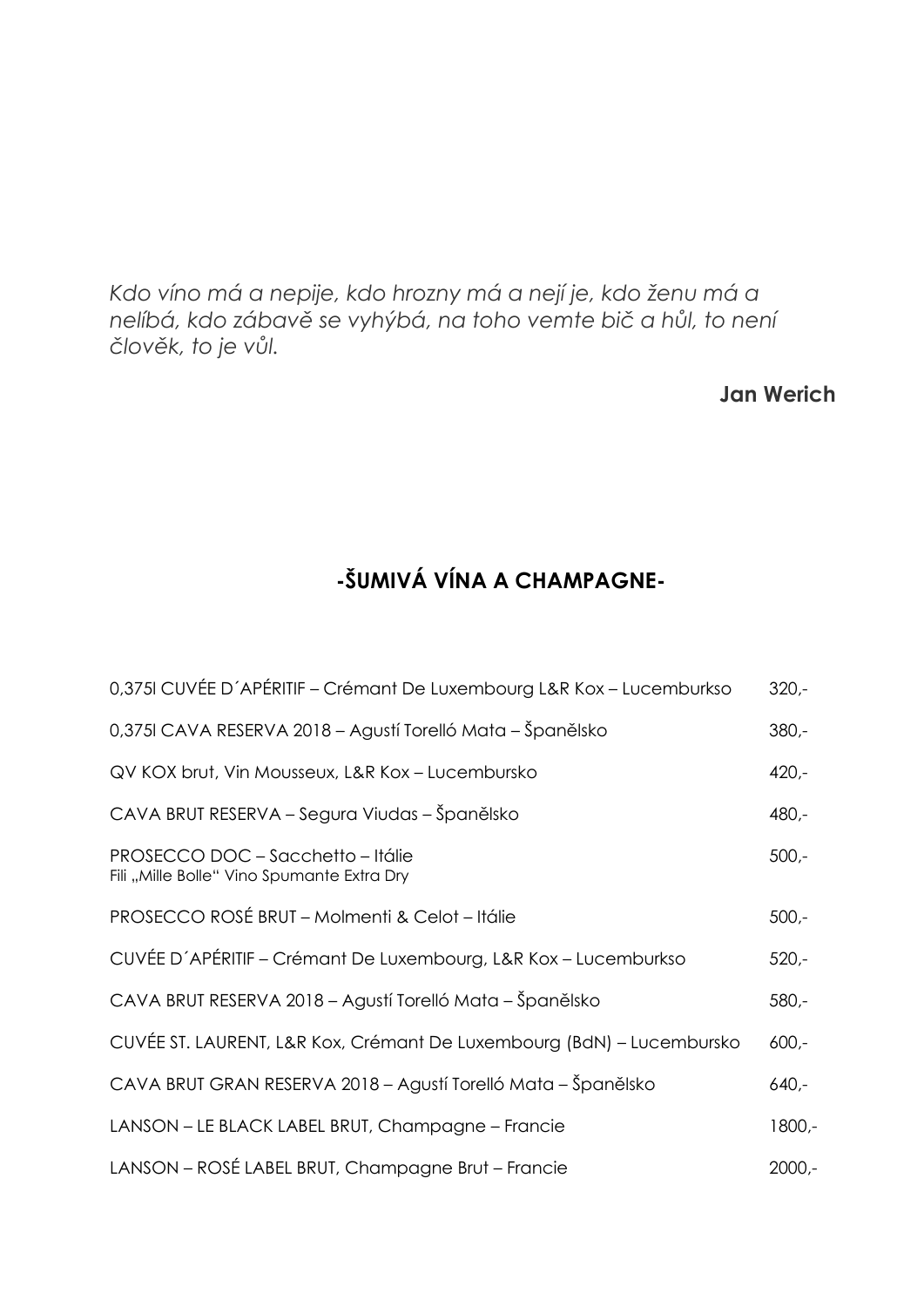# **-ČESKÁ REPUBLIKA-**

| 2019 SADSKÁ, suché / Domaine Sadská, sv. Apolináře – biodynamické | $490 -$ |
|-------------------------------------------------------------------|---------|
| Chardonnay                                                        |         |

## **VINAŘSTVÍ KLUČOV**

| 2019 HIBERNAL, suché – Velká vinice, Klučov          | - 430.- |
|------------------------------------------------------|---------|
| 2018 RYZLINK RÝNSKÝ, polosuché – Malá vinice, Klučov | -.460   |
| 2019 MUSCARIS, polosladké – Velká vinice, Klučov     | - 430.- |

## **VINAŘSTVÍ SONBERK**

| 2016 RYZLINK RÝNSKÝ "STŘÍBRNÝ SONBERK", pozdní sběr / suché – Popice  | $430 -$ |
|-----------------------------------------------------------------------|---------|
| 2018 PÁLAVA "STŘÍBRNÝ SONBERK", pozdní sběr / suché – Popice, Sonberk | $430 -$ |
| 2012 RYZLINK RÝNSKÝ, pozdní sběr/ suché – Popice, Sonberk             | $520 -$ |
| 2015 RIESLING V.O.C. / suché - Popice, Sonberk                        | $530 -$ |
| 2015 CHARDONNAY & PINOT GRIS, pozdní sběr/suché – Popice, Sonberk     | $800 -$ |

## **VINAŘSTVÍ REISTEN**

| 2018 CHARDONNAY CLASSIC, pozdní sběr / suché – Mikulov, Valtická              | $390 -$ |
|-------------------------------------------------------------------------------|---------|
| 2018 RYZLINK VLAŠSKÝ CLASSIC, pozdní sběr / suché – Pavlov, Slunný vrch       | $390 -$ |
| 2018 PINOT BLANC CLASSIC, pozdní sběr / suché – Pavlov, U Božích muk          | $390 -$ |
| 2015 SAUVIGNON BLANC CLASSIC, pozdní sběr / suché – Sedlec, Nad Nesytem 390,- |         |
| 2016 TRAMÍN MAIDENBURG, pozdní sběr / polosladké – Mikulov, Valtická          | $460 -$ |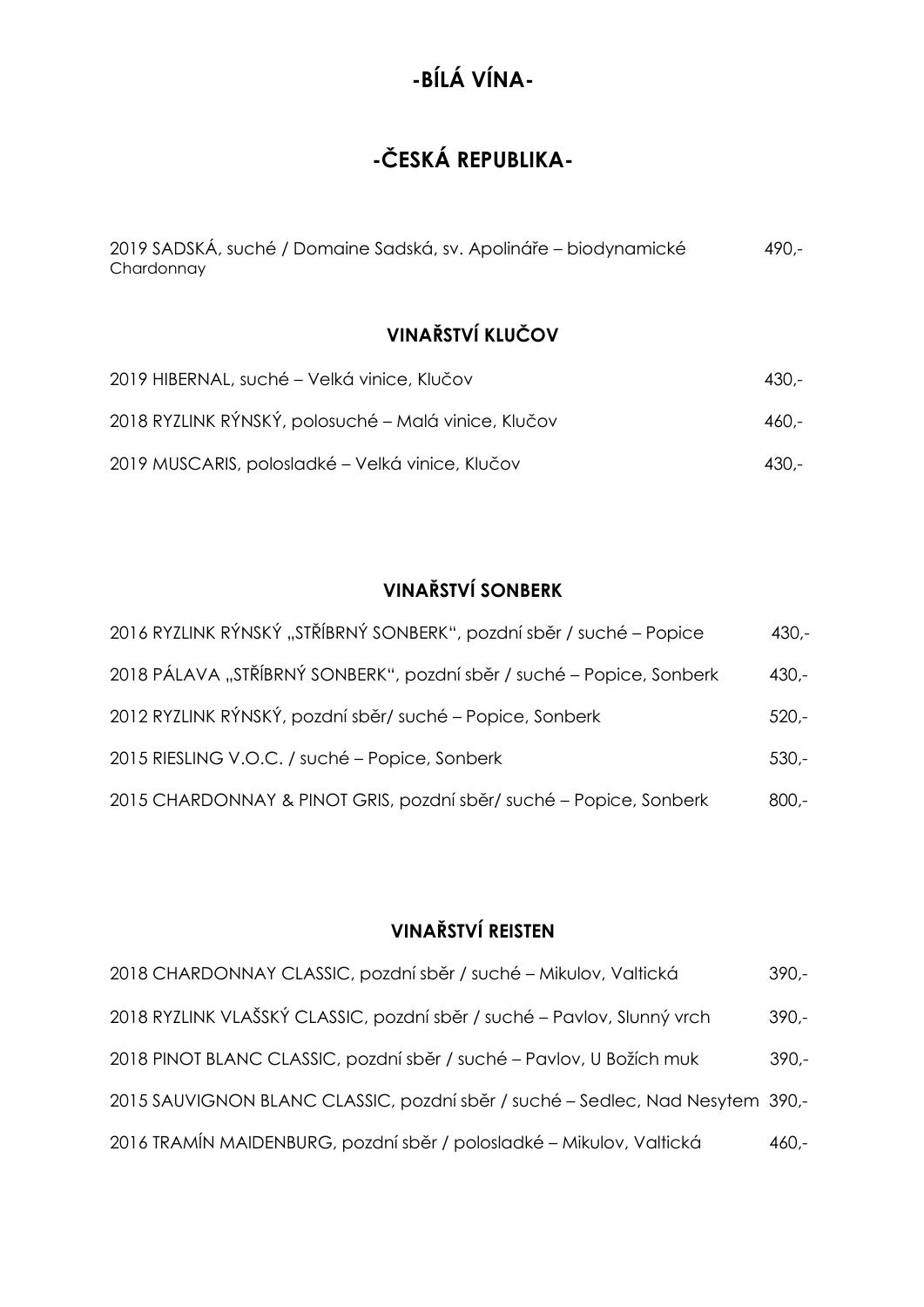# **-ČESKÁ REPUBLIKA-**

## **RODINNÉ VINAŘSTVÍ MILAN SŮKAL**

| 2014 PINOT NOIR "Blanc de Noir" / suché – Josefov, Kukvička | $380 -$ |
|-------------------------------------------------------------|---------|
| 2017 RYZLINK RÝNSKÝ Terroir / suché – Lužice, Na stráni     | $430 -$ |
| 2017 SAUVIGNON Terroir Kukvička / suché – Josefov, Kukvička | $420 -$ |
| 2016 TRAMÍN Terroir / suché - Starý Poddvorov, Krásná hora  | $450 -$ |

## **VINAŘSTVÍ TRPĚLKA & OULEHLA**

| 2017 SAUVIGNON, pozdní sběr / suché – Dolní Kounice, Karlov                 | $390 -$ |
|-----------------------------------------------------------------------------|---------|
| 2017 PINOT NOIR klaret, pozdní sběr / suché – Dolní Kounice, Šibeniční Hora | $390 -$ |

## **VINAŘSTVÍ VOLAŘÍK**

| 2015 VELTLÍNSKÉ ZELENÉ "VĚSTONSKO TERROIR" / suché – Perná |  |  | $450 -$ |
|------------------------------------------------------------|--|--|---------|
|------------------------------------------------------------|--|--|---------|

## **VINNÉ SKLEPY KUTNÁ HORA**

| 2016 CABERNET BLANC/ suché – Kutná Hora, U Všech Svatých – Bio | -.380   |
|----------------------------------------------------------------|---------|
| 2017 SOLARIS/ polosladké – Svatý Mikuláš, U Borku – Bio        | $400 -$ |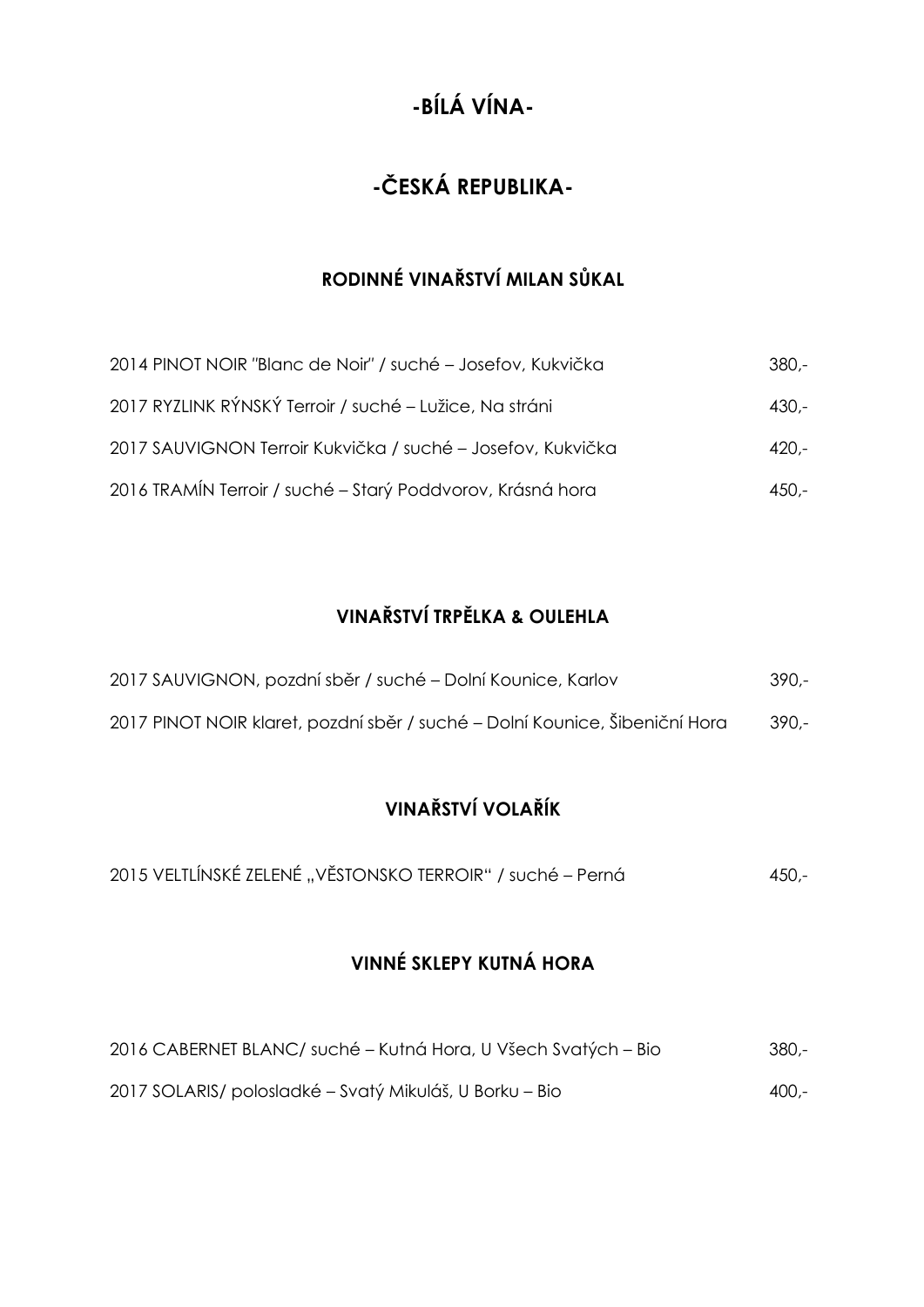# **- ITÁLIE –**

#### **ABRUZZO**

| 2015 TREBBIANO d'ABRUZZO, Farnese Vini – Farneto, Ortona       | $450 -$ |
|----------------------------------------------------------------|---------|
| 2019 TREBBIANO d'ABRUZZO DOP, Tiberio – Cugnoli                | $650 -$ |
| 2019 PECORINO BIANCO IGP, Colline Pescaresi, Tiberio – Cugnoli | $900 -$ |

#### **FRIULI**

| 2020 FRIULANO FRIULI GRAVE DOC, Molmenti & Celot | $420 -$ |
|--------------------------------------------------|---------|
|                                                  |         |

### **LOMBARDIE**

| 2020 LUGANA DOC, I Frati      | $.590 -$ |
|-------------------------------|----------|
| 2020 MONTUNAL DOC, Montonale  | $520 -$  |
| 2019 ORESTILLA DOC, Montonale | $720 -$  |

### **PIEMONTE**

| 2018 PRINSIPI BIANCO, Conterno Fantino - Monforte d'Alba           | -550.-  |
|--------------------------------------------------------------------|---------|
| 2019 LANGHE DOC FAVORITA "Fiori e Frutti", Taliano Michele – Monta | $650 -$ |

### **SARDEGNA**

| 2016 VERMENTINO DI GALLURA, Terra e Mare Sini Gioacchino – Berchidda | $550 -$ |
|----------------------------------------------------------------------|---------|
|                                                                      |         |

### **UMBRIA**

| 2018 MARELLA BIANCO IGT, Podere Marella | .390. |
|-----------------------------------------|-------|
| Grechetto, Vermentino                   |       |

### **VENETO**

| 2020 GARGANEGA VERONESE IGT, Boscaini Carlo | $420 -$ |
|---------------------------------------------|---------|
|                                             |         |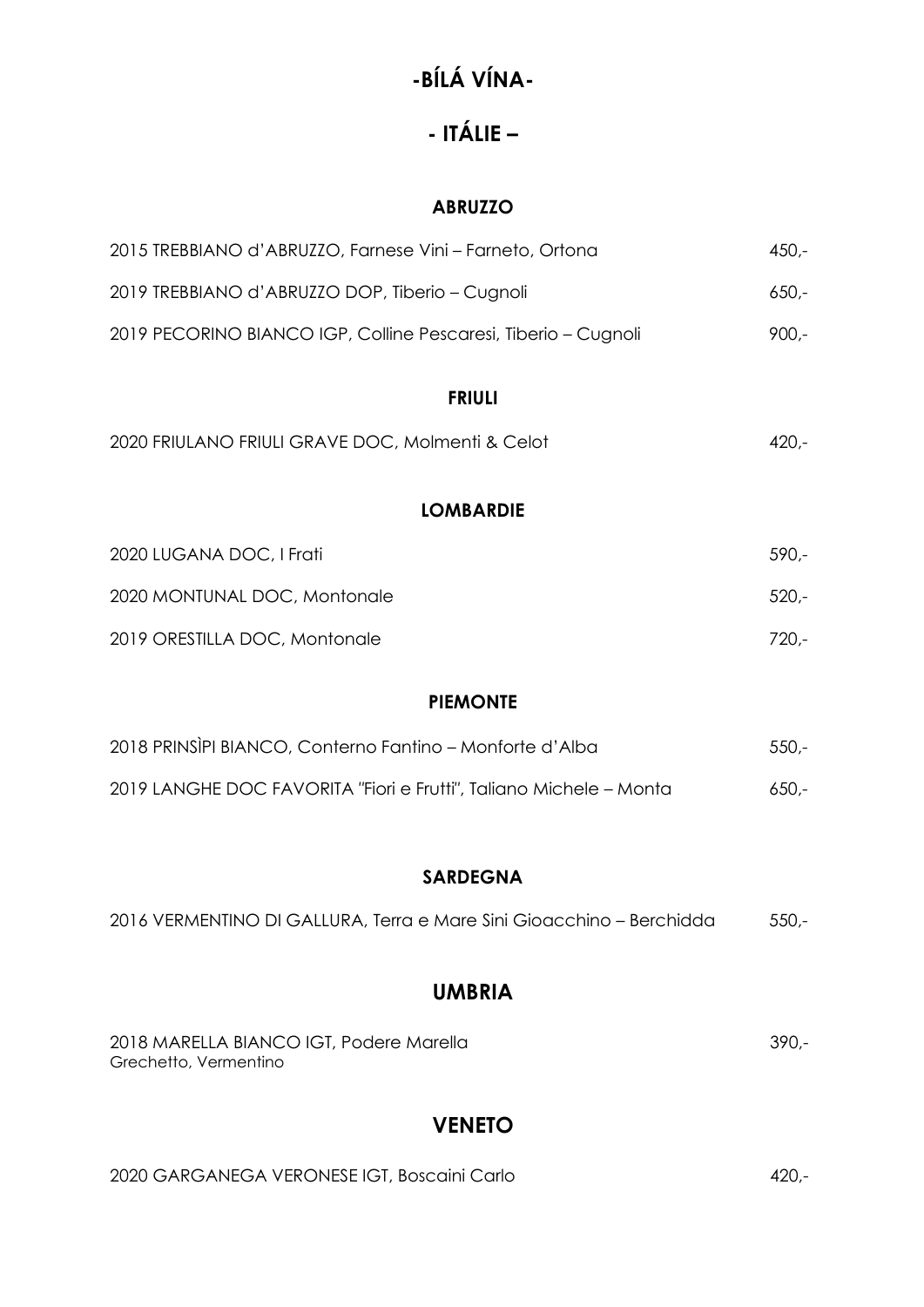## **-RAKOUSKO A NĚMECKO-**

#### **RHEINHESSEN**

2017 HERR DOKTOR, Dr. Koehler – Weingut Dressigacker 500,- Riesling, Weissburgunder, Sauvignon Blanc

#### **PFALZ**

2018 RIESLING / trocken, Pfaffmann – Walsheim 430,-

### **-LUCEMBURSKO-**

#### **MOSELA**

| 2015 PINOT BLANC, L&R Kox - Coteaux de Remich        | $480 -$ |
|------------------------------------------------------|---------|
| 2018 PINOT GRIS, L&R Kox - Schwebsange, Kolteschberg | $490 -$ |
| 2018 RIESLING, L&R Kox - Schwebsange, Kolteschberg   | $510 -$ |
| 2015 GEWÜRZTRAMINER, L&R Kox - Primerberg            | $560 -$ |
| 2018 PINOT GRIS "PRIVILÈGE", Remich Fels             | $620 -$ |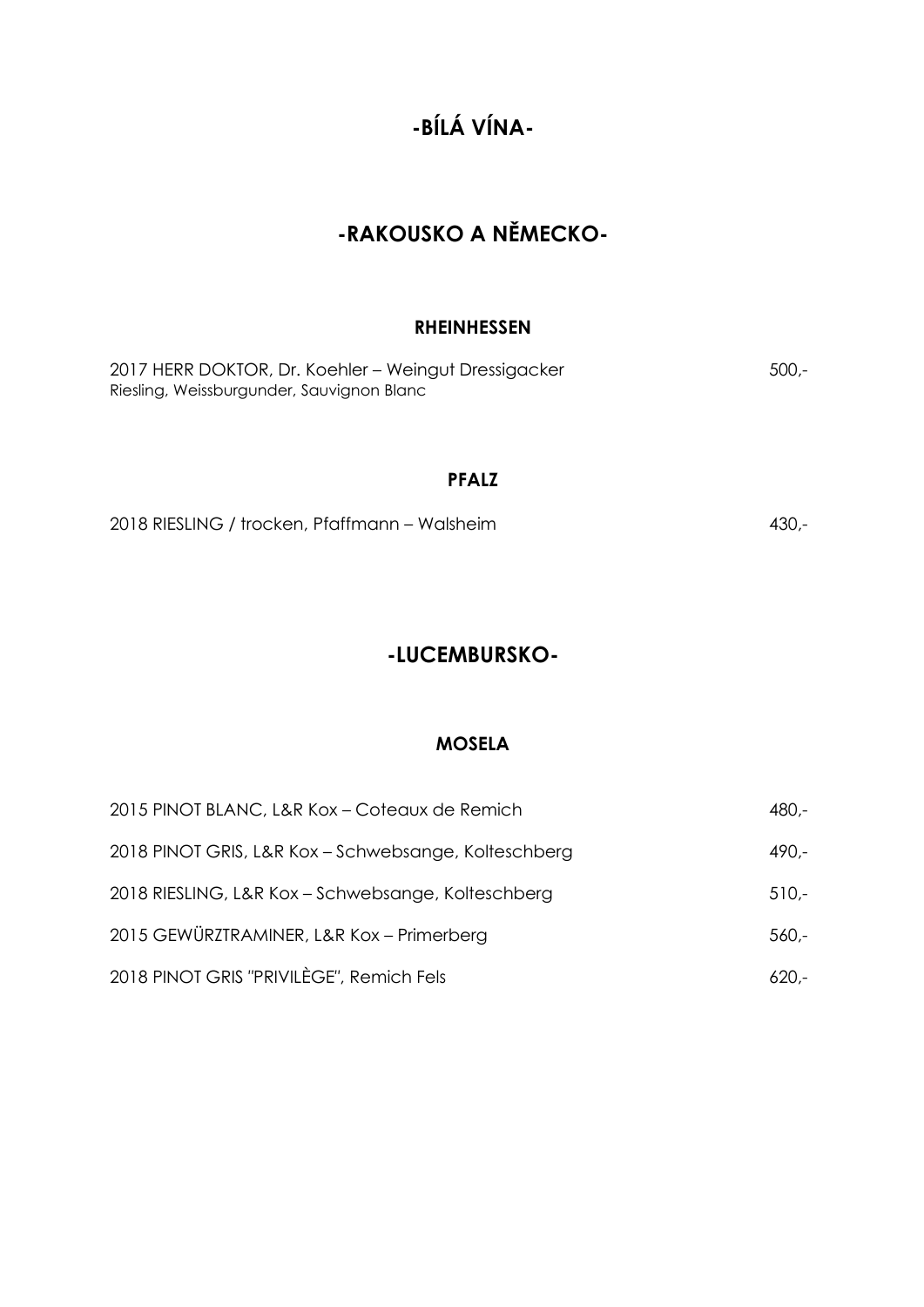## **-FRANCIE-**

#### **LOIRE**

| 2016 VOUVRAY, Cuvée Silex, Vigneau – Chevreau – Chançay – Bio      | $550 -$   |
|--------------------------------------------------------------------|-----------|
| 2016 VOUVRAY - Marc Brédif                                         | $720 -$   |
| 2016 SAUVIGNON BLANC - Les Deux Tours, Baron Patrick de Ladoucette | $780 -$   |
| 2014 SANCERRE – Domaine Fouassier, Les Vallons – Biodynamické      | $850 -$   |
| 2016 VOUVRAY - LE HUAT-LIEU SEC, Domaine Huet                      | $890 -$   |
| 2016 VOUVRAY - LE MONT SEC, Domaine Huet                           | $1100. -$ |
| 2016 VOUVRAY - COTEAU DE LA BICHE, Domaine Pichot                  | 1250,-    |

## **VALLÉE DU RHÔNE**

| 2020 A L'ORÉE DU BOIS, Domaine de la Ville Rouge - Collines Rhodaniennes<br>Viognier, Chardonnay | $550 -$ |
|--------------------------------------------------------------------------------------------------|---------|
| 2016 LES MEYSONNIERS, M. Chapoutier – Crozes-Hermitage – Bio<br>Marsanne                         | $680 -$ |
| 2016 LA COMBE PILATE, M. Chapoutier – Collines Rhodaniennes – Bio<br>Viognier                    | $750 -$ |

## **OSTATNÍ OBLASTI**

| 2017 SAUVIGNON - SÉMILLON, Château Laurelie - Bergerac   | -.000  |
|----------------------------------------------------------|--------|
| 2014 GEWÜRZTRAMINER, F. E. Trimbach Ribeauville - Alsace | 1000.- |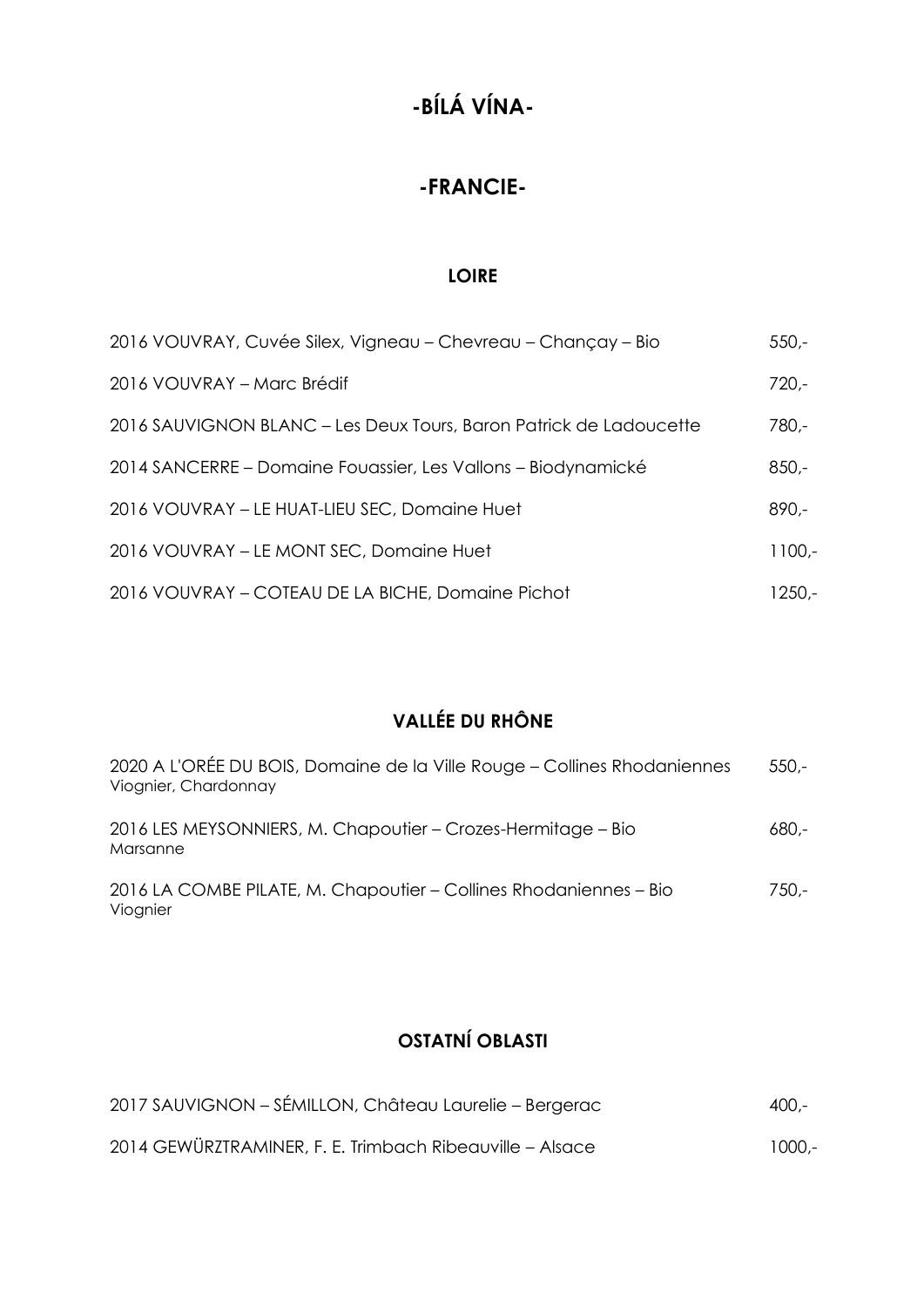# **-ŠPANĚLSKO-**

### **PENEDÉS**

| 2021 CHARDONNAY 3055, Jean Leon - BIO                                                             | $590 -$ |
|---------------------------------------------------------------------------------------------------|---------|
| <b>RUEDA</b>                                                                                      |         |
| 2018 VERDEJO VENDIMIA NOCTURNA, Grupo Yllera - Valladolid                                         | $400 -$ |
| RÍAS BAIXAS                                                                                       |         |
| 2018 MARQUÉS de VIZHOJA, Marqués de Vizhoja - Pontevedra<br>Albariño, Treixadura, Loureira Blanca | $360 -$ |
| 2018 RIBEIRO, Viña Costeira<br>Godello, Treixadura, Torrontés, Albariño, Loureira                 | $400 -$ |
| 2018 TORRE LA MOREIRA, Marqués de Vizhoja – Pontevedra, Finca La Moreira<br>Albariño              | $500 -$ |
| 2016 ALBARIÑO, Bodegas Castro Martin - Pontevedra, Puxafeita                                      | $500 -$ |

## **-PORTUGALSKO-**

#### **MINHO**

| 2017 ALVARINHO RESERVA, Quinta Edmun do Val | -560. |
|---------------------------------------------|-------|
| Alvarinho, Loureiro, Treixadura             |       |

#### **ALENTEJANO**

| 2015 CHAMINÉ, Cortes de Cima<br>Verdelho, Sauvignon Blanc, Antão Vaz, Viognier                  | $320 -$ |
|-------------------------------------------------------------------------------------------------|---------|
| 2018 IMPLICIT BRANCO, Família Rosa Santos<br>Alvarinho, Viognier, Roussane                      | $340 -$ |
| 2017 EXPLICIT BRANCO DOC, Jorge Rosa Santos                                                     | $400 -$ |
| 2015 SAUVIGNON BLANC, Cortes de Cima                                                            | $450 -$ |
| 2012 HERDADE GRANDE BRANCO RESERVA, Herdade Grande<br>Antao Vaz, Chardonnay, Semillon, Viosinho | $650 -$ |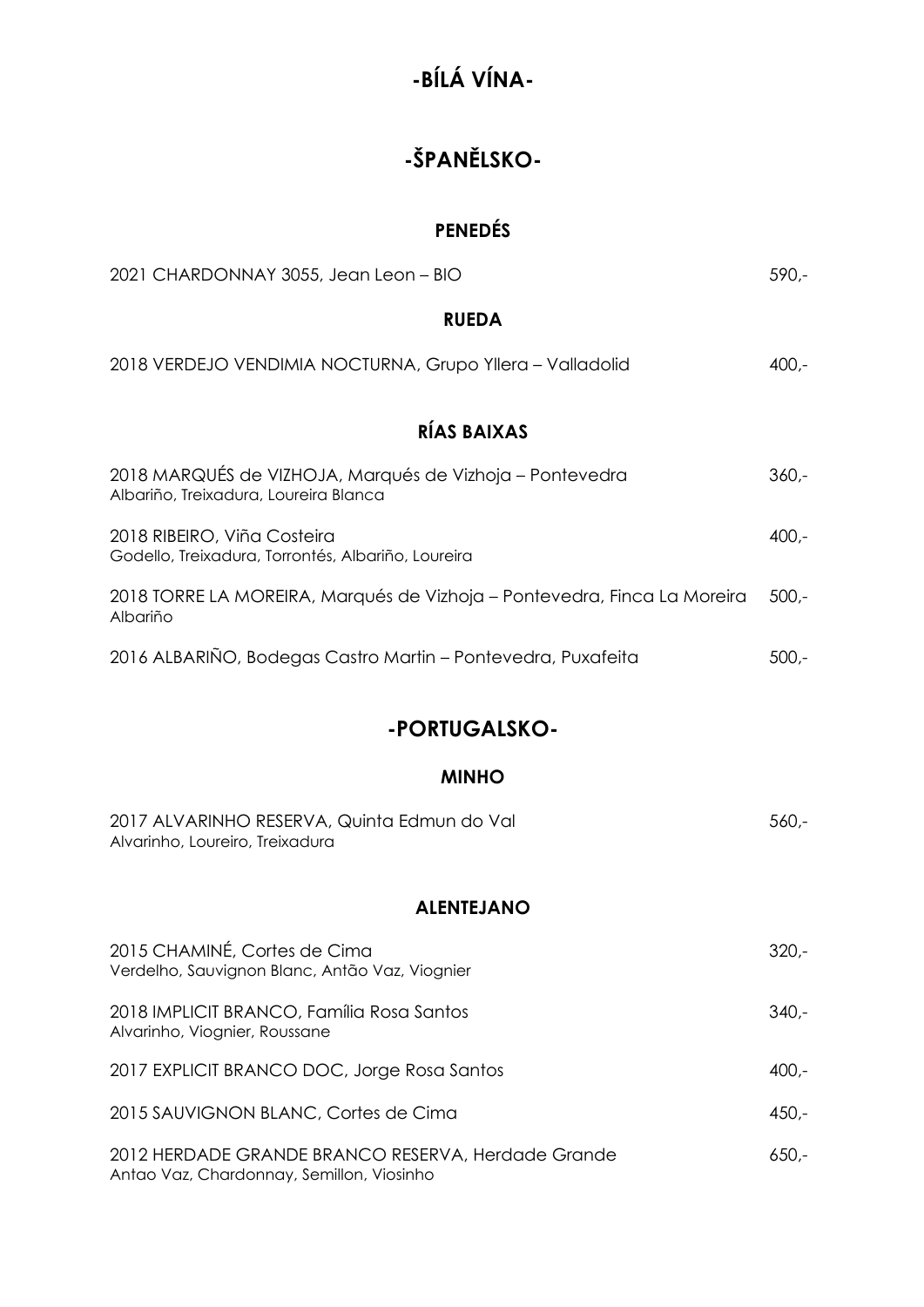# **-RŮŽOVÁ VÍNA-**

| 2018 FRANKOVKA ROSÉ, Trpělka & Oulehla – suché – Dolní Kounice                                      | $340 -$ |
|-----------------------------------------------------------------------------------------------------|---------|
| 2018 CLARISSIMO ROSÉ, Reisten - pozdní sběr/suché - Mikulovsko, Valtická<br>Merlot, Pinot Noir      | $340 -$ |
| 2016 IMPLICIT ROSADO, Família Rosa Santos<br>Aragonez, Trincadeira, Touriga Nacional                | $340 -$ |
| 2016 CUVÉE ROSÉ, Vinné sklepy Kutná Hora, Na Borku – bio<br>Regent a Svatovavřinecké                | $350 -$ |
| 2017 SARAH's ROSÉ, Stapleton & Springer – bio<br>Pinot noir, Saint Laurent a Modrý Portugal         | $380 -$ |
| 2018 ROSATO IGT, Paiara - Puglia<br>Negroamaro                                                      | $390 -$ |
| 2018 MARELLA ROSATO IGT, Umbria, Podere Marella<br>Sangiovese, Gamay Perugino, Merlot               | $390 -$ |
| 2018 MERLOT ROSÉ, Trpělka & Oulehla – pozdní sběr/polosuché – Dolní Kounice 390,-                   |         |
| 2018 LÁGRIMA ROSA, Ochoa, Navarra<br>Garnacha, Merlot, Cabernet Sauvignon                           | $400 -$ |
| 2020 VERONESE ROSATO IGT, Boscaini Carlo - Veneto                                                   | $420 -$ |
| 2016 DORNFELDER ROSÉ TROCKEN, Markus Pfaffmann - Walsheim, Německo                                  | $450 -$ |
| 2017 ORANGE DE PINOT NOIR, Stapleton & Springer - bio<br>Pinot noir, Saint Laurent a Modrý Portugal | 490,-   |
| 2019 CERASUOLO d'ABRUZZO DOP, Tiberio - Cugnoli<br>Montepulciano                                    | $650 -$ |
| 2016 ROSÉ DE CHINON, Marc Brédif - Chinon, Rochecorbon<br>Cabernet Franc                            | 790,-   |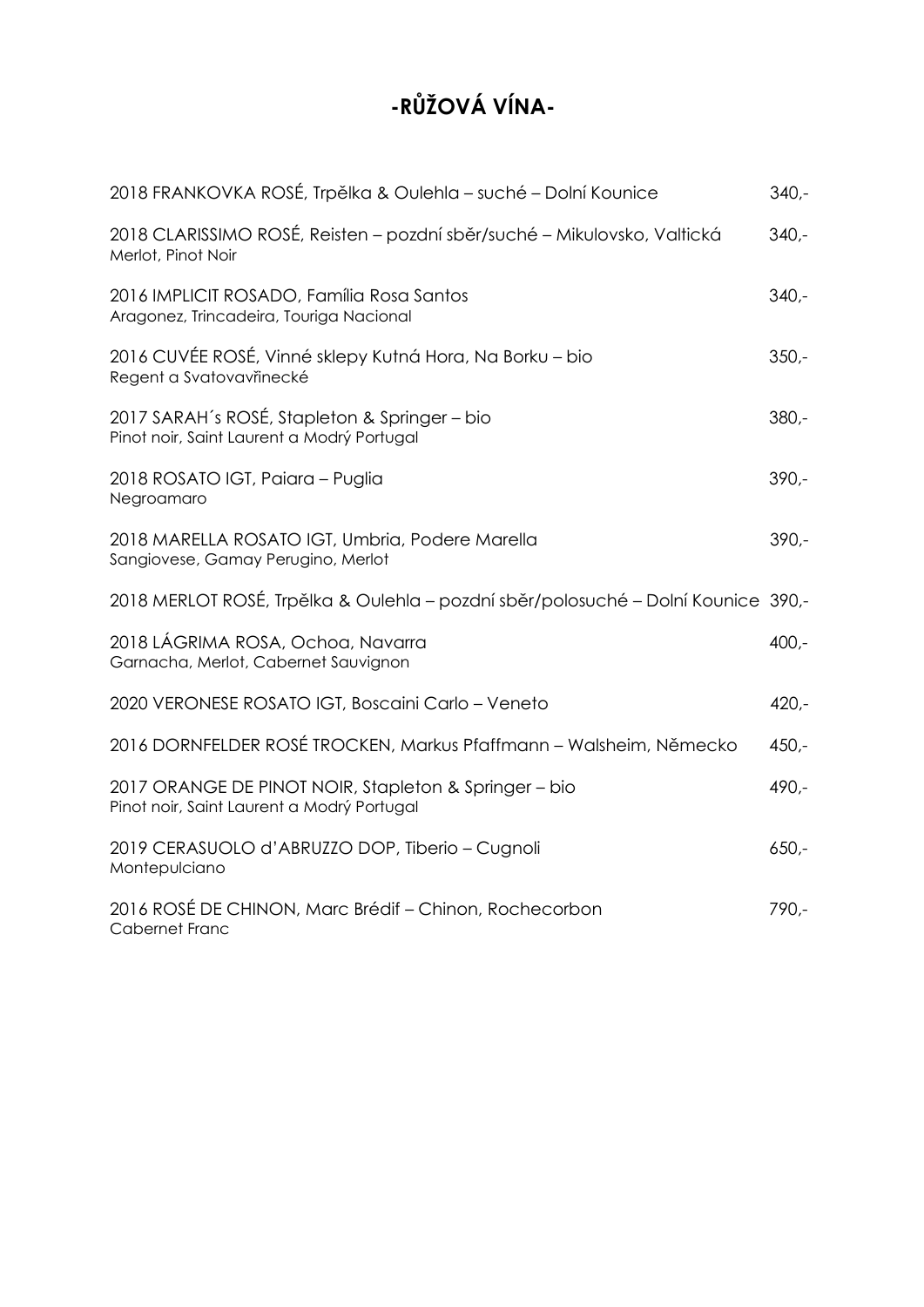## **-ČESKÁ REPUBLIKA-**

## **RODINNÉ VINAŘSTVÍ MILAN SŮKAL**

| 2017 SVATOVAVŘINECKÉ – Němčičky, Stará hora    | 310.-   |
|------------------------------------------------|---------|
| 2016 PINOT NOIR – Starý Poddvorov, Krásná hora | $450 -$ |
| 2015 MERLOT – Josefov, Kukvička                | $610 -$ |

## **VINAŘSTVÍ TRPĚLKA & OULEHLA**

2016 PINOT NOIR Barrique – pozdní sběr/suché – Dolní Kounice, Šibeniční Hora 800,-

### **VINAŘSTVÍ ILIAS**

2015 MERLOT – Pavlov, Slunný vrch – bio 500,-

#### **STAPLETON & SPRINGER**

| 2015 ROUČÍ RESERVA Pinot noir – Bořetice – bio | 850.- |
|------------------------------------------------|-------|
| 2016 ČTVRTĚ Pinot noir, Bořetice – bio         | 850.- |

### **VINNÉ SKLEPY KUTNÁ HORA**

| 2015 PINOT NOIR, Pinot noir – Vinice U Všech svatých – biodynamické | -620.   |
|---------------------------------------------------------------------|---------|
| 2015 CABERNET CORTIS – Vinice Na Příčce – biodynamické              | $650 -$ |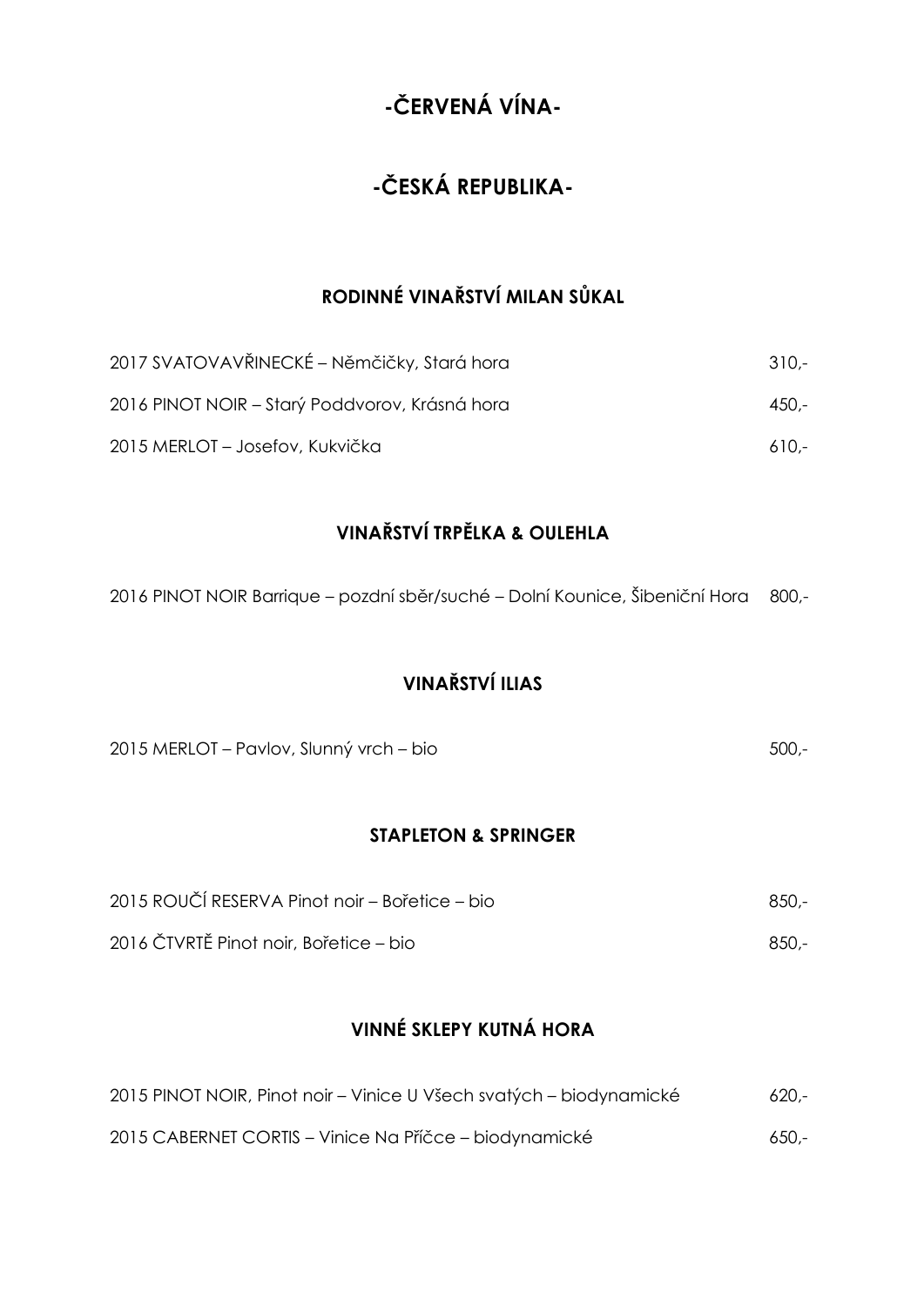# **-ITÁLIE-**

#### **PIEMONTE**

| 2016 BARBERA d'ALBA SOVRANA DOC, Batasiolo – La Morra                              | $520 -$  |
|------------------------------------------------------------------------------------|----------|
| 2017 BARBERA d'ALBA DOC "a bon rendre", Taliano Michele – Monta                    | $650 -$  |
| 2019 DOLCETTO d'ALBA DOC "Ciabot", Taliano Michele – Monta                         | $650 -$  |
| 2018 LANGHE DOC NEBBIOLO "Blagheur", Taliano Michele - Monta                       | $750 -$  |
| 2015 BARBERA NIZZA BANSELLA DOCG, Prunotto                                         | $750 -$  |
| 2014 ROERO RISERVA DOCG "Ròche dra Bòssora", Taliano Michele – Monta               | $850 -$  |
| 2016 BARBERA d'ALBA DOC, Conterno Fantino – Monforte d'Alba, Vignota               | $1000,-$ |
| 2014 BARBERA d'ALBA MONFORTE DOCG, Cascina Gramolere                               | $1000,-$ |
| 2011 BARBARESCO DOCG, Taliano Michele – Monta                                      | $1300 -$ |
| 2011 BARBARESCO MONTERSINO RISERVA DOCG, Taliano Michele – Monta                   | $1600 -$ |
| 2009 BAROLO BRUNATE DOCG, Borgogno Francesco                                       | $1690 -$ |
| 2015 MONPRA' LANGHE ROSSO, Conterno Fantino – Monforte d'Alba<br>Barbera, Nebbiolo | $1700 -$ |

2013 BAROLO DOCG, Conterno Fantino – Monforte d'Alba, Mosconi, Vigna Ped 2700,-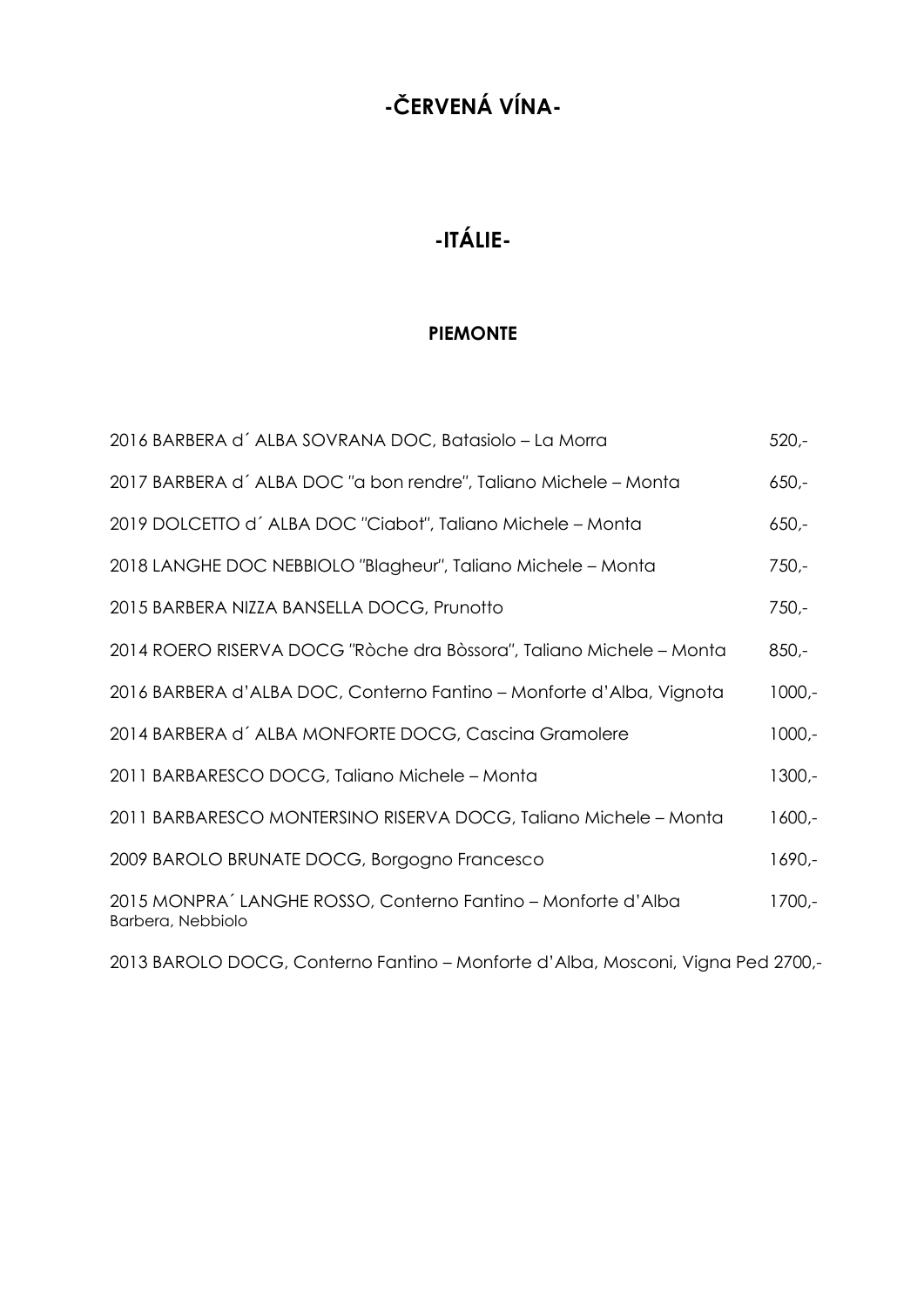# **-ITÁLIE-**

### **ABRUZZO**

| 2018 MONTEPULCIANO d'ABRUZZO DOP, Tiberio – Cugnoli | $650 -$ |
|-----------------------------------------------------|---------|
|-----------------------------------------------------|---------|

### **SARDINIE**

| 2015 TERRA E MARE Colli del Limbara, Gioacchino Sini – Berchidda | 760.-   |
|------------------------------------------------------------------|---------|
| 2014 OLTRE MARE Colli del Limbara, Gioacchino Sini – Berchidda   | -1700.- |

### **VENETO**

| 2020 VALPOLICELLA CLASSICO DOC Cà Bussin, Boscaini Carlo<br>Corvina, Corvinone, Rondinella           | $420 -$ |
|------------------------------------------------------------------------------------------------------|---------|
| 2018 VALPOLICELLA CLASSICO SUPERIORE DOC La Preosa, Boscaini Carlo<br>Corvina, Corvinone, Rondinella | $520 -$ |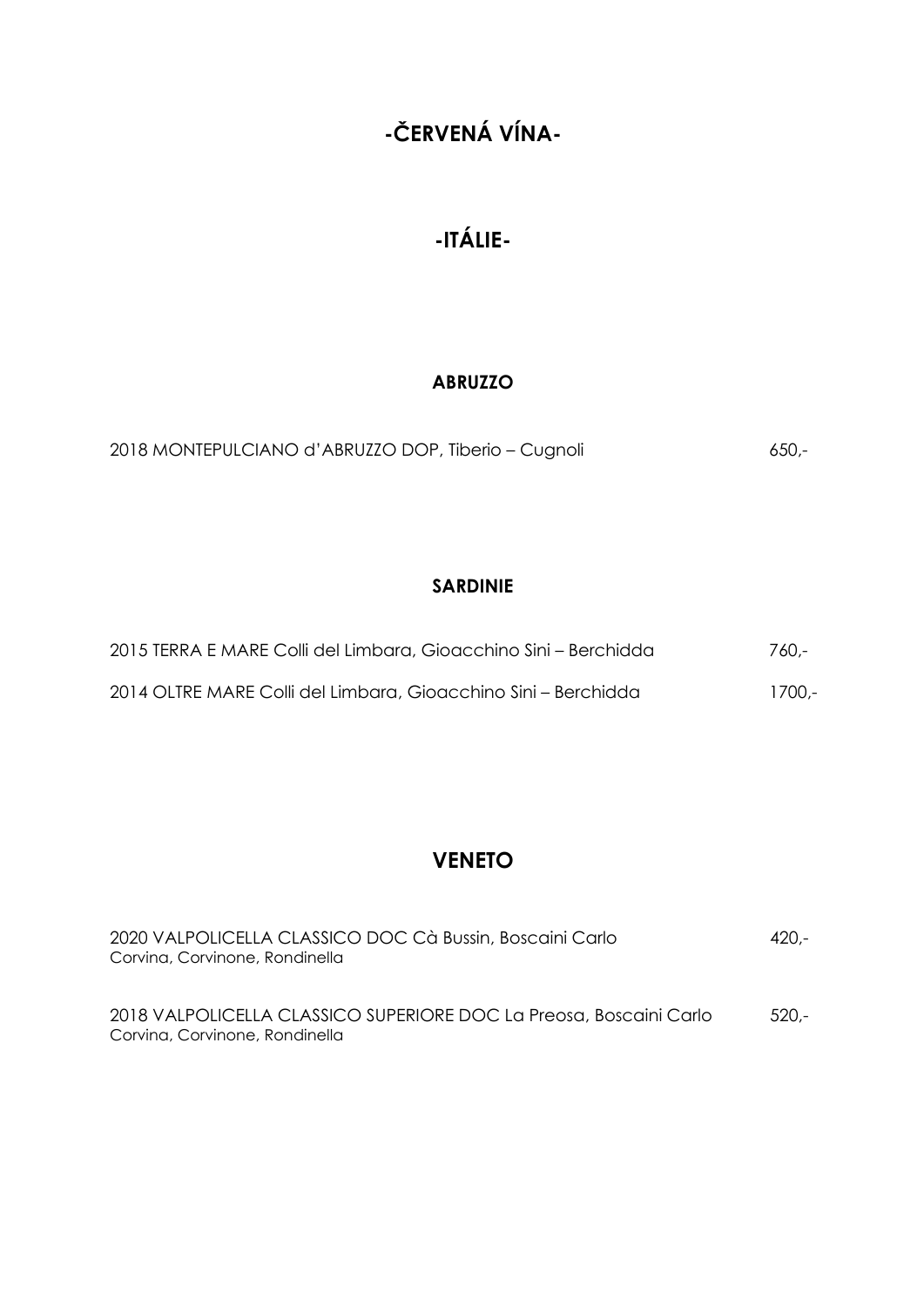### **-FRANCIE-**

#### **BORDEAUX**

| 2013 CHÂTEAU DE CAMENSAC GRAND CRU CLASSÉ, Haut - Médoc<br>Cabernet Sauvignon, Merlot                       | 1400.-   |
|-------------------------------------------------------------------------------------------------------------|----------|
| 2015 CHÂTEAU ROZIER, Saint Émilion Gran Cru - Jean Bernard Saby & Fils<br>Cabernet Sauvignon, Merlot        | $1400 -$ |
| 2007 CHÂTEAU LATOUR MARTILLAC GRAND CRU, Pessac Léognan, Graves<br>Cabernet Sauvignon, Merlot, Petit Verdot | 1700.-   |

### **CÔTES DU RHÔNE**

| 2008 Côtes du Roussillon, Félix Baar - Domaine Rozès                        | $650 -$ |
|-----------------------------------------------------------------------------|---------|
| 2011 LE RUBIS, Félix Baar-Domaine Rozès, Côtes Catalanes<br>Syrah, Grenache | 760.-   |
| 2014 CROZES HERMITAGE LES JALETS, Paul Jaboulet Aîné - La Roche de Glun     | 1040.-  |
| 2011 CUVÉE DU VATICAN, Châteauneuf Du Pape – Vignobles Diffonty             | 1200,-  |

### **BOURGOGNE**

| 2014 PINOT NOIR, Château Corton – Côte d'Or | $1050 -$ |
|---------------------------------------------|----------|
|---------------------------------------------|----------|

## **OSTATNÍ OBLASTI**

| 2015 PÉCHARMANT, Château Les Farcies du Pech <sup>1</sup> - Bergerac<br>Merlot, Malbec, Cabernet Franc, Cabernet Sauvignon | $640 -$ |
|----------------------------------------------------------------------------------------------------------------------------|---------|
| 2015 MALBEC-CABERNET, Les Deux Tours – Baron Patrick de Ladoucette                                                         | $850 -$ |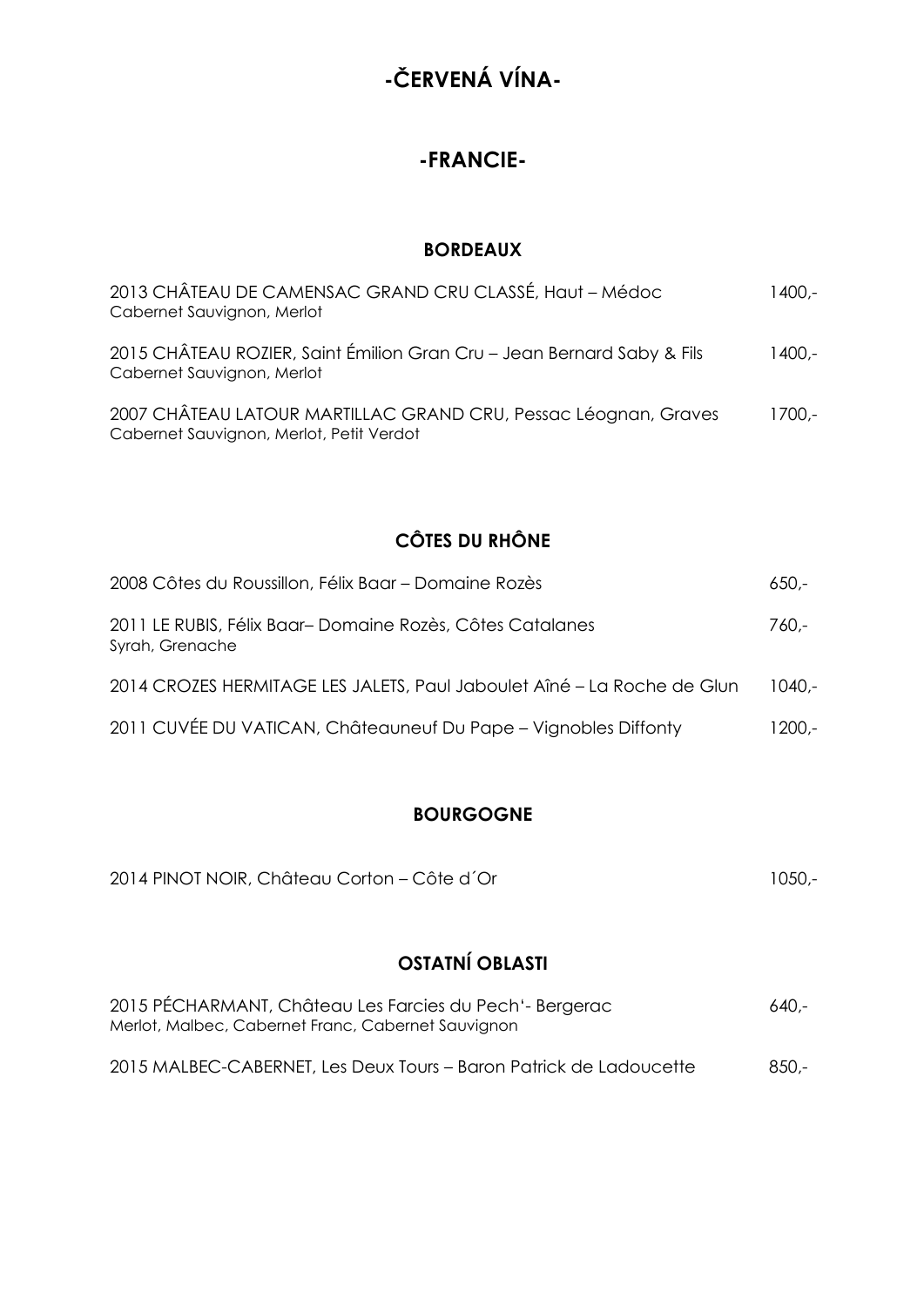# **-ŠPANĚLSKO-**

#### **TORO**

| 2018 24 MOZAS, Divina Proporción<br>Tinta de Toro | -550.   |
|---------------------------------------------------|---------|
| 2017 MADREMÍA, Divina Proporción<br>Tinta de Toro | $600 -$ |

### **RIBERA DEL DUERO**

| 2016 CEPA GAVILÁN CRIANZA, Pedrosa | -،650 |
|------------------------------------|-------|
| Tempranillo                        |       |

#### **BIERZO**

| 2017 FINCA LUNA BEBERIDE CRIANZA, Luna Beberide | -،650 |
|-------------------------------------------------|-------|
| Mencía                                          |       |

### **NAVARRA**

| 2018 GAMMA TINTO, Piedemonte, Ribera Alta | 400,- |
|-------------------------------------------|-------|
| Cabernet Sauvignon, Tempranillo, Merlot   |       |